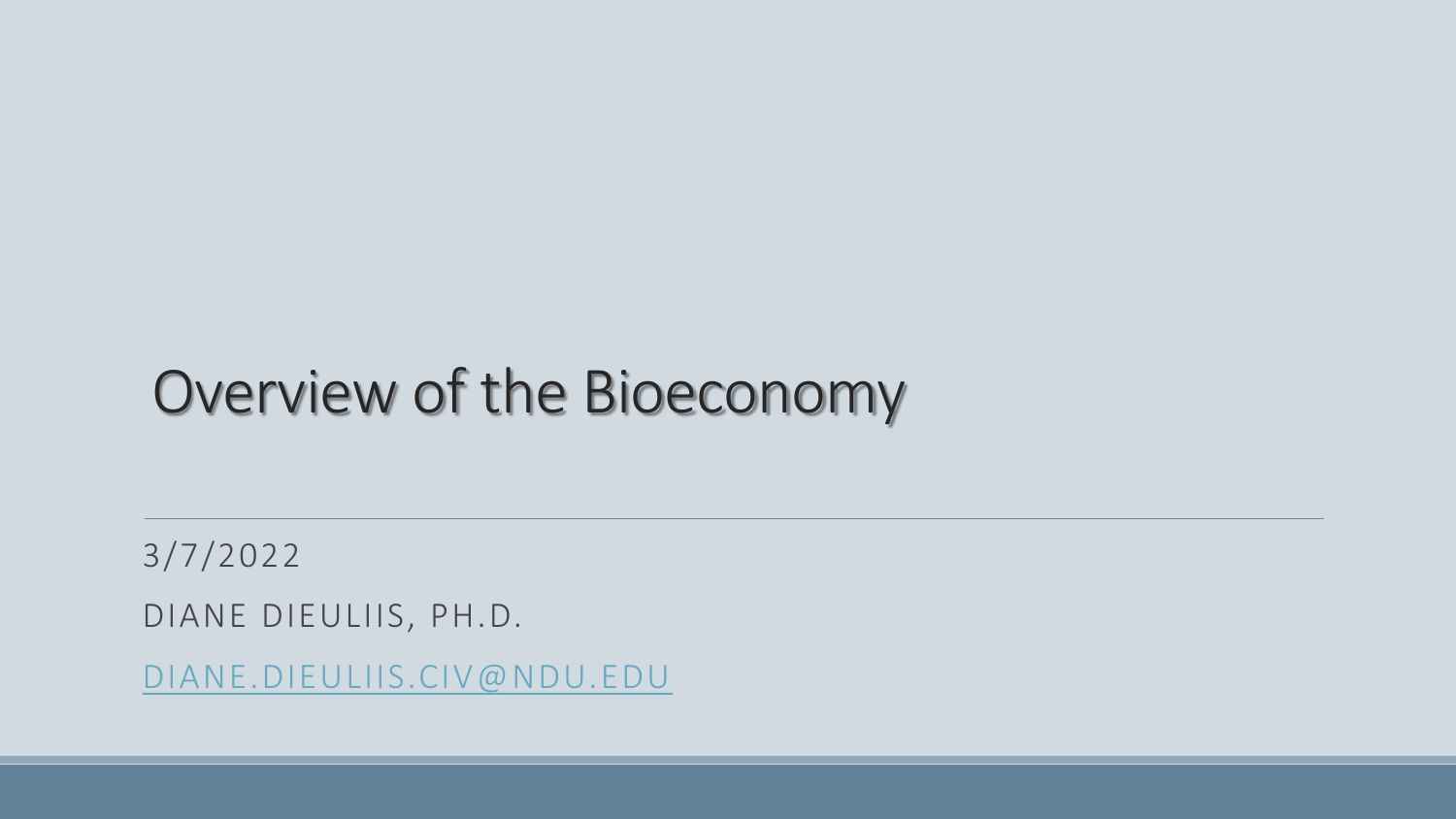# *NAS Safeguarding the Bioeconomy*

How do we define the bioeconomy?

How can we measure the U.S. bioeconomy?

How can we measure U.S. bioeconomic leadership and where the US currently leads?

In what ways can we forecast the bioeconomy?

What security risks are associated with the U.S. bioeconomy?

What are the specific cybersecurity/data concerns?

The National Academies of SCIENCES · ENGINEERING · MEDICINE

#### **CONSENSUS STUDY REPORT**

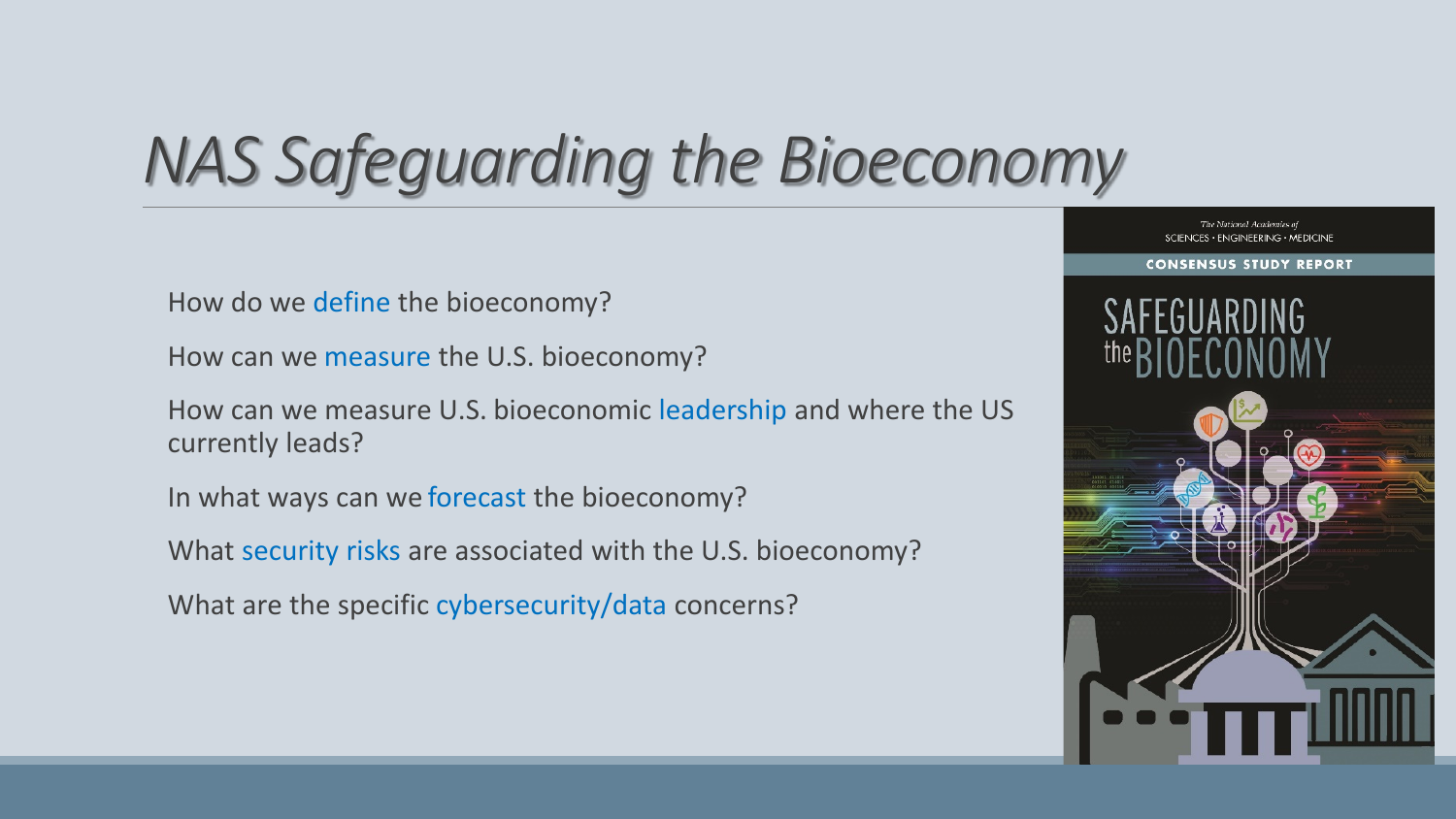# Overarching Themes

- Transdisciplinary integration drives the bioeconomy
- Importance of coordination and collaboration
	- Across disciplines, sectors, agencies, and countries
- Balancing security considerations with openness
- Need to measure, track, and analyze the bioeconomy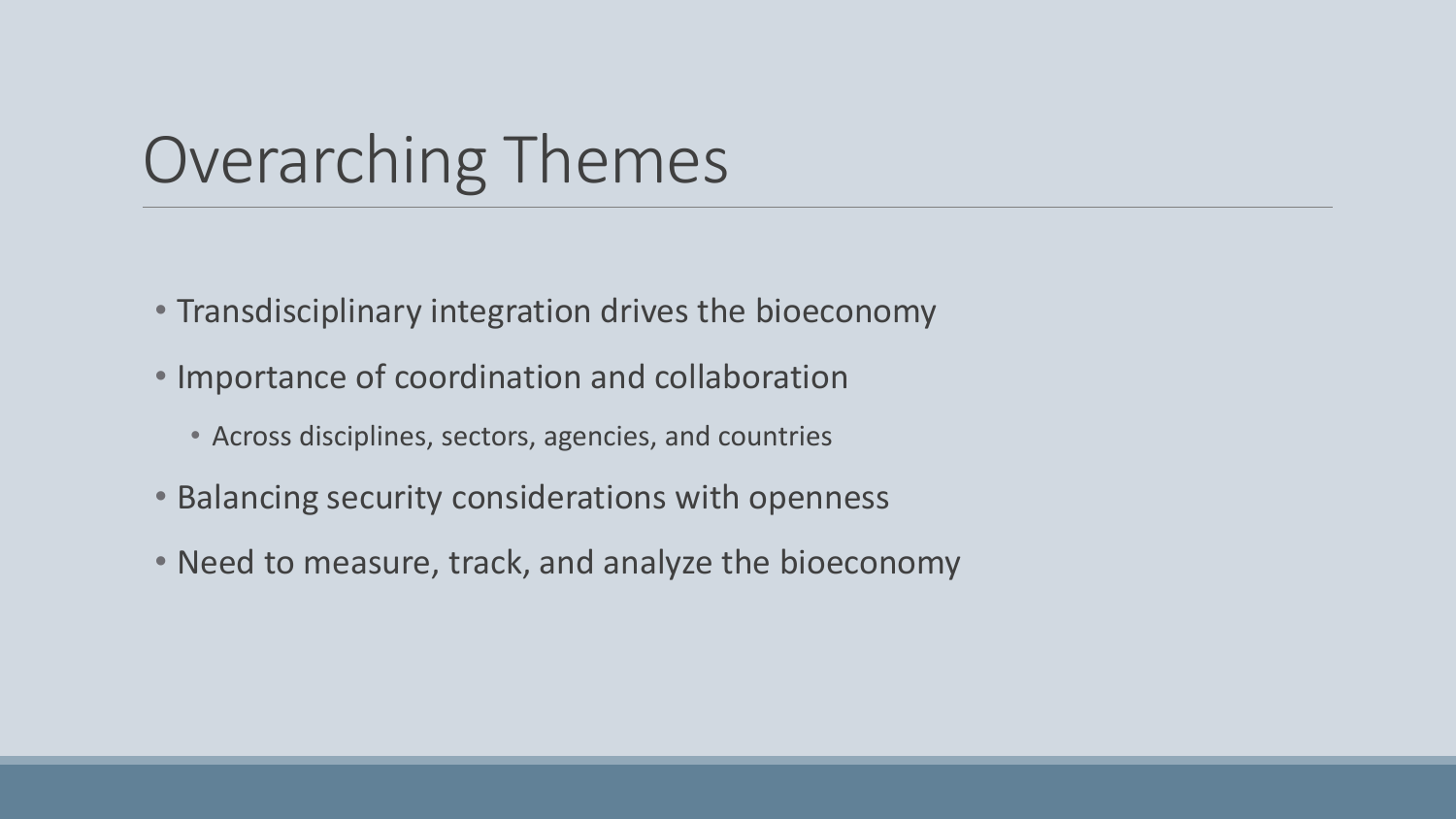### Identifying the Risks Related to the U.S. Bioeconomy: 2 sides

Failure to Promote the Bioeconomy;

Failure to Protect the Bioeconomy;

Numerous policy & governance approaches can be taken for each of these.

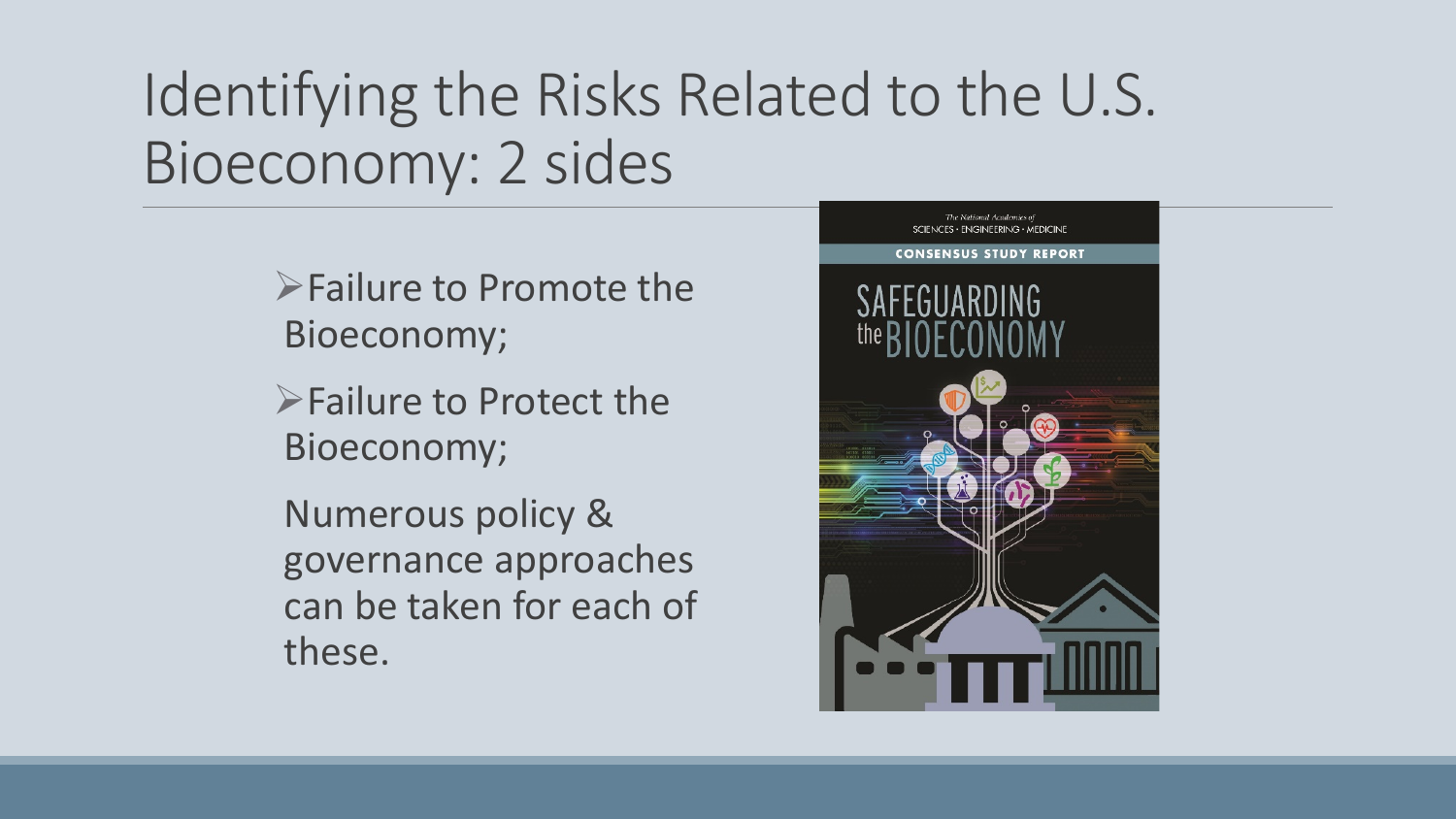# Failure to PROMOTE the Bioeconomy

- Insufficient U.S. government R&D investment
- Asymmetric research constraints
- Inadequate workforce
- Lack of public trust or conflict with public values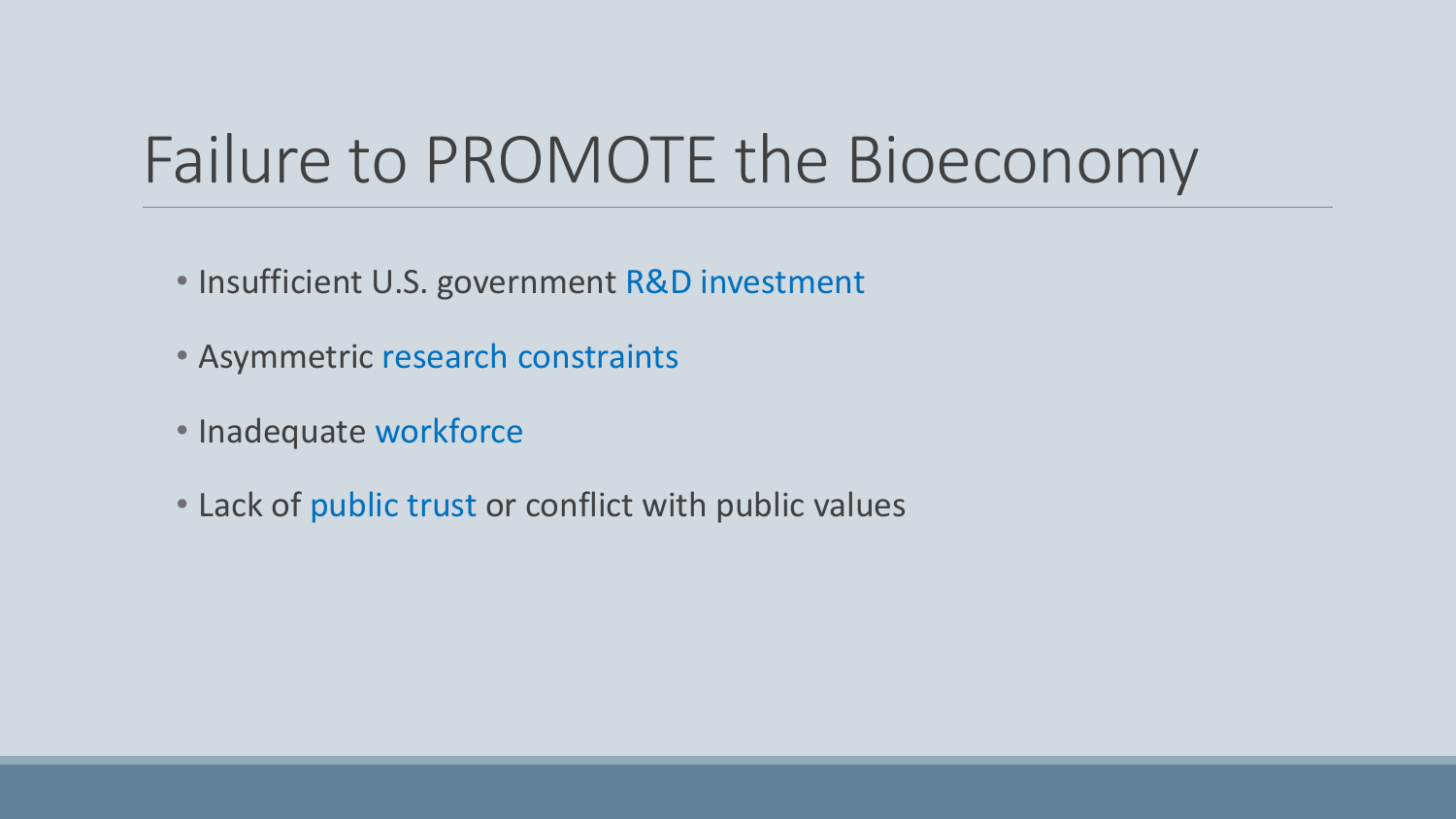#### Example: Biological Specimens and their data can drive the US Bioeconomy

 $\triangleright$ The ability to engineer organisms for biotechnology innovations relies on genomic and associated metadata for biological organisms.

Depending on the types of innovation, specimens and their data sets can be considered at type of "critical infrastructure" for the US bioeconomy and the sectors it comprises.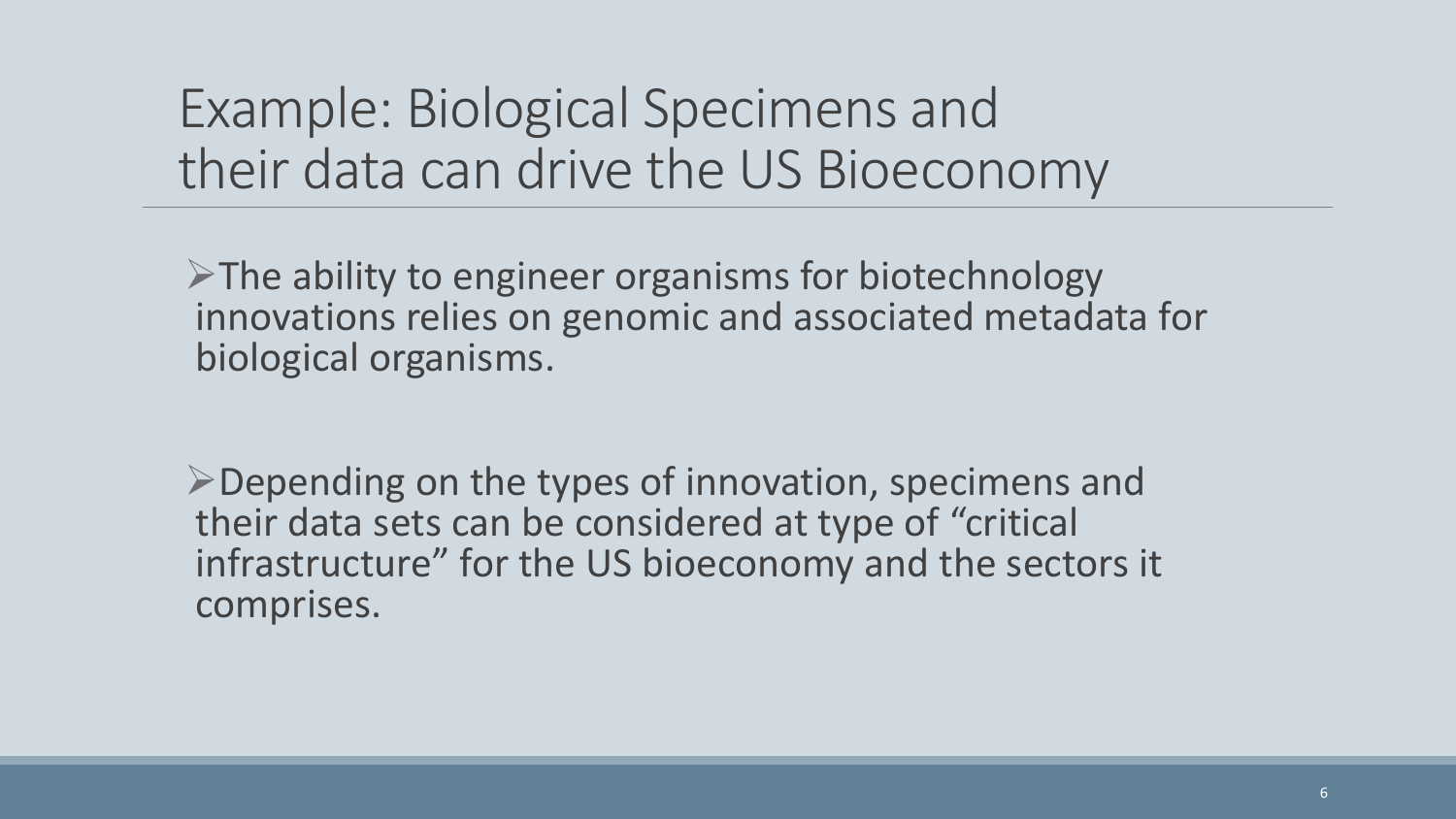Bioconcrete from microorganisms







Spider silk,

'mylo' leather from fungi





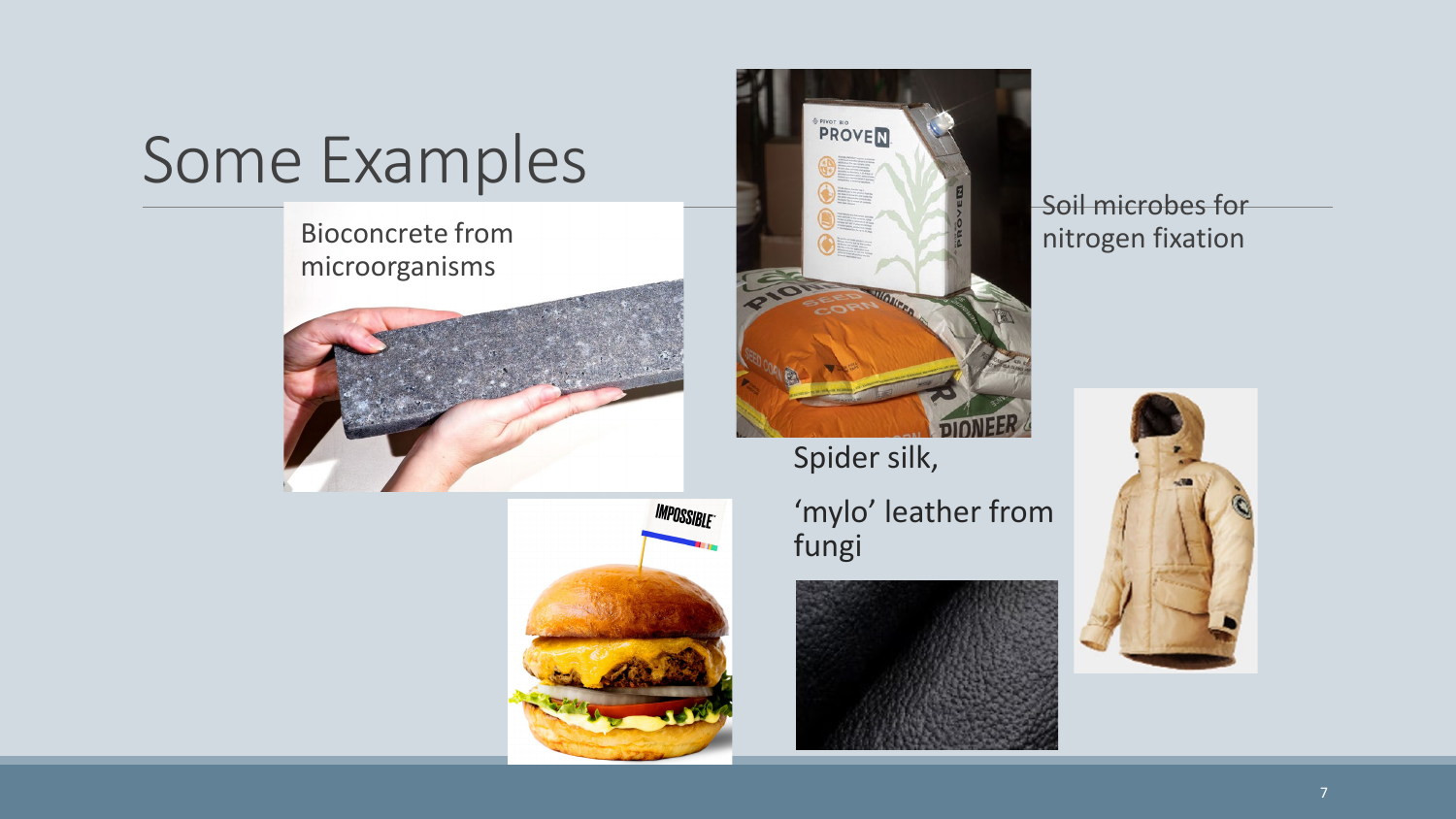### GISAID COVID19 project

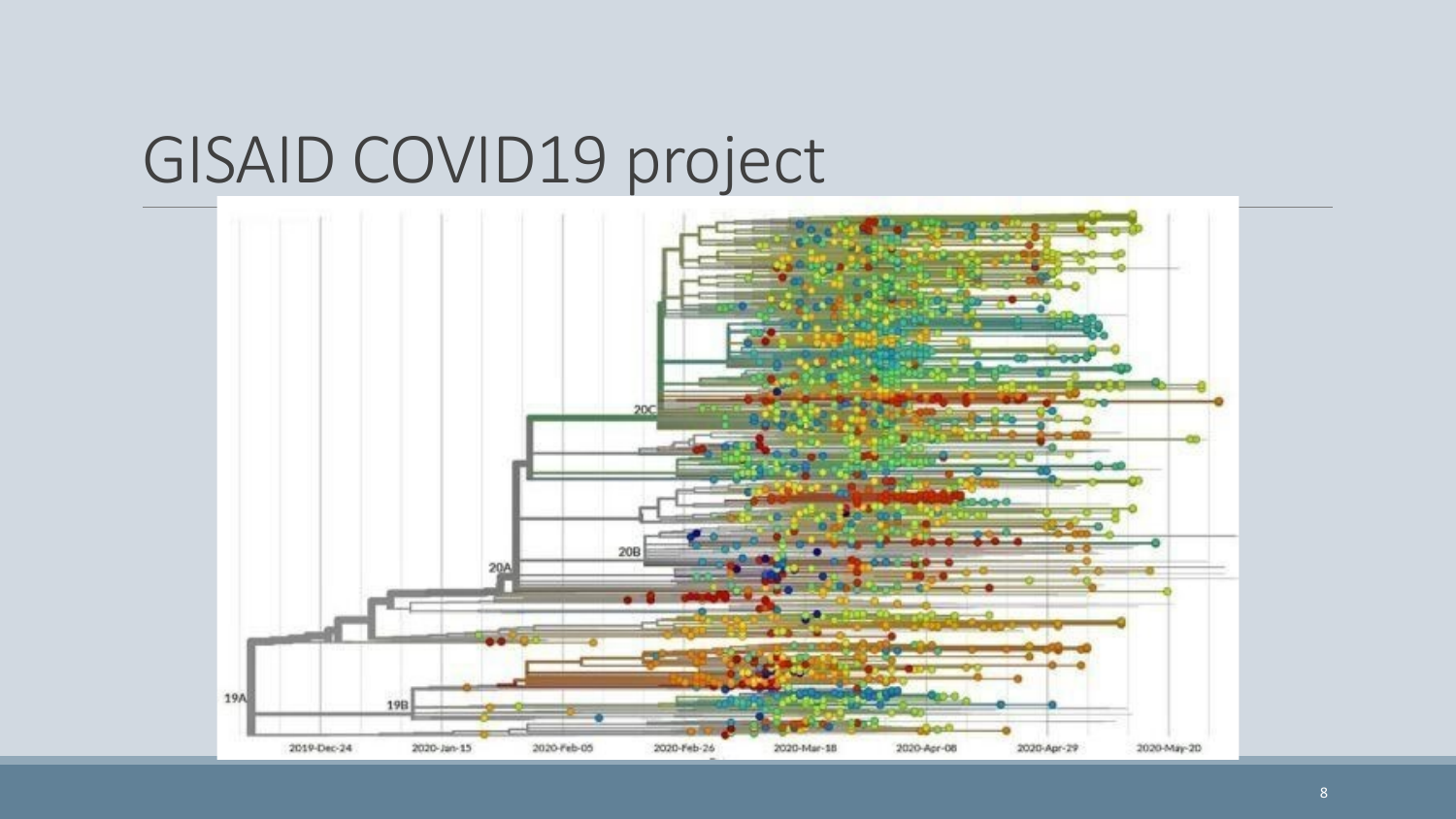# Failure to PROTECT the Bioeconomy

- Constrained access to international data\*
- Use of datasets to the detriment of individual privacy or national security\*
- Cyber risks associated with the bioeconomy\* (digital biosecurity)
- Economic attack theft and infiltration\*
- State involvement in business activities\*

#### • Trade barriers

- The bioeconomy as a component of critical infrastructure
- Traditional biosecurity and biosafety risks
- \*has a recommendation in the report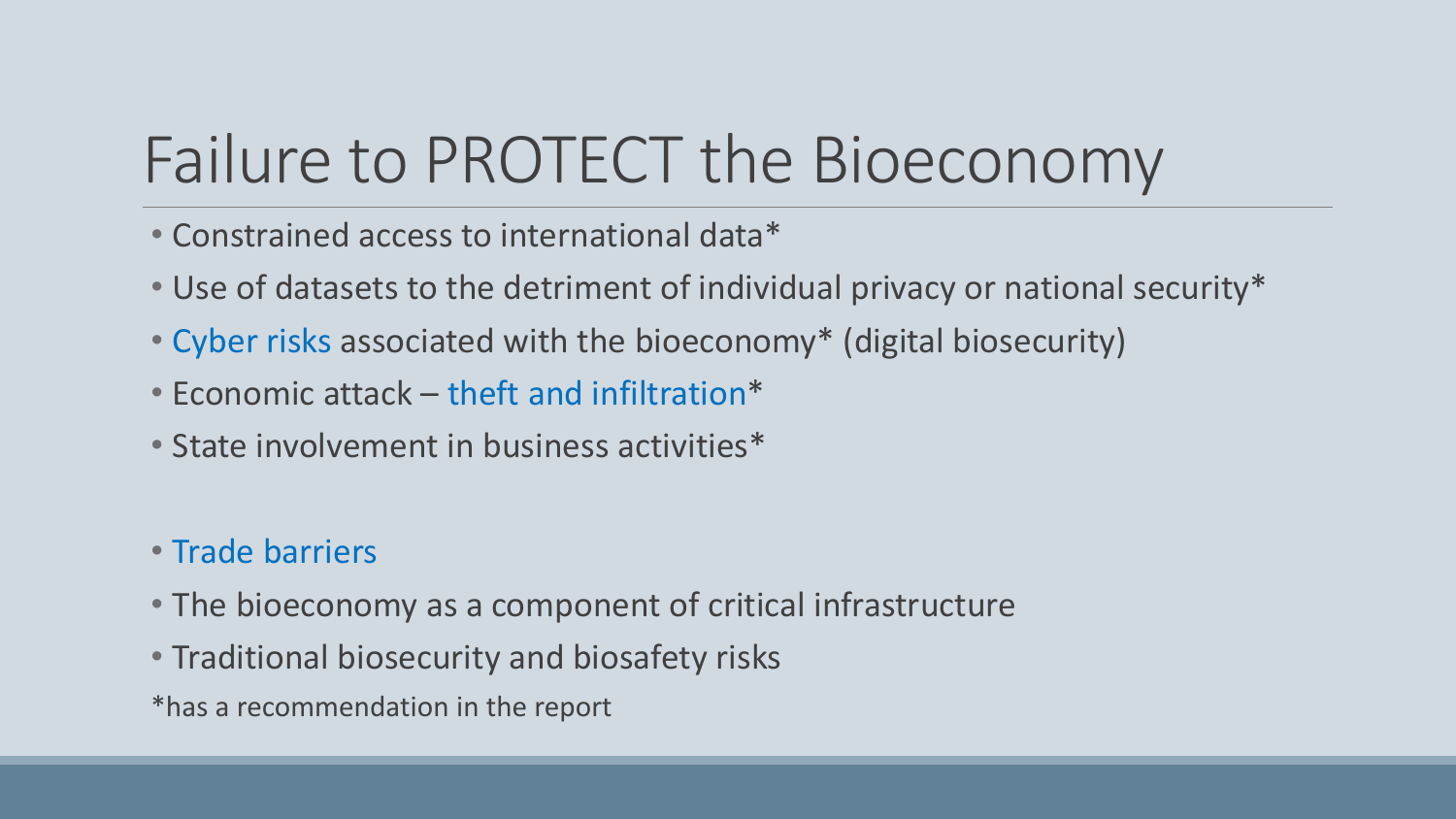$OISAC$ 

#### Recommendations Related to Data & Cyber Risks

Inadequate cybersecurity practices and protections expose the

bioeconomy to significant new risks.



**BIO**ISAC is an international organization that addresses threats unique to the bioeconomy and enables coordination among stakeholders to facilitate a robust and secure industry.

**Recommendation 6:** All bioeconomy stakeholders should adopt best practices for securing information systems from digital intrusion, exfiltration, or manipulation.

**Recommendation 7:** To protect the value and utility of databases of biological information, U.S. science funding agencies should invest in the modernization, curation, and integrity of such databases.

**Recommendation 8\*:** Bioeconomy stakeholders should pursue membership in one or more relevant information sharing and analysis centers (ISACs) or information sharing and analysis organizations (ISAOs), or consider creating a new sector-based information-sharing organization for members of the bioeconomy.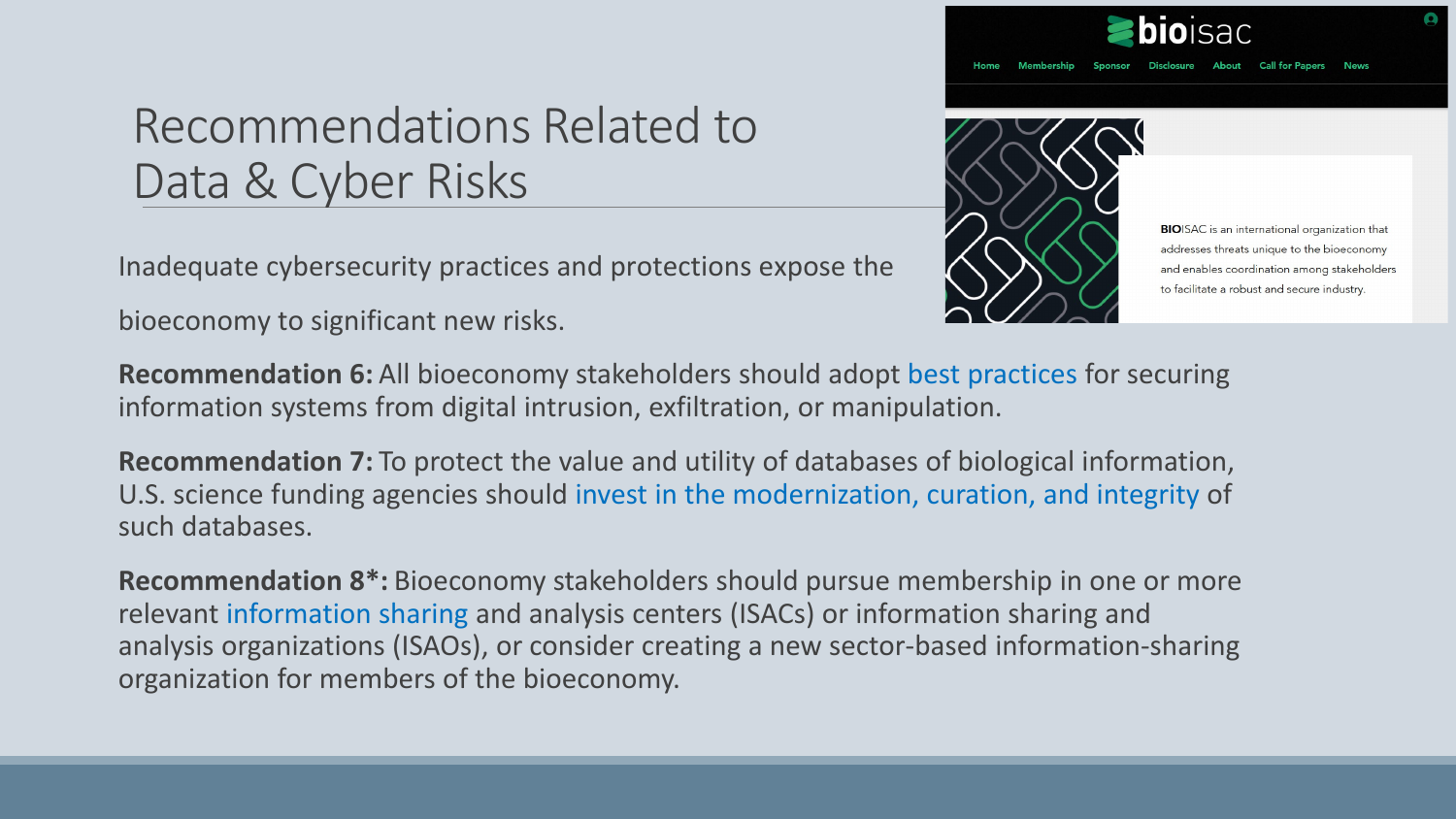#### Need for Coordinating Mechanism and Strategy

Given the lack of obvious lead government agency for the bioeconomy, a mechanism through which the science, economic, and security agencies could bridge the gaps in communication and coordination is needed.

**Recommendation 3\*:** The Executive Office of the President should establish a government-wide strategic coordinating body tasked with safeguarding and realizing the potential of the U.S. bioeconomy.

- Presided over by senior White House leadership,
- Representation from science, economic, regulatory, and security agencies
- Responsible for relevant foresight activities and informed by input from a diverse range of relevant external stakeholders.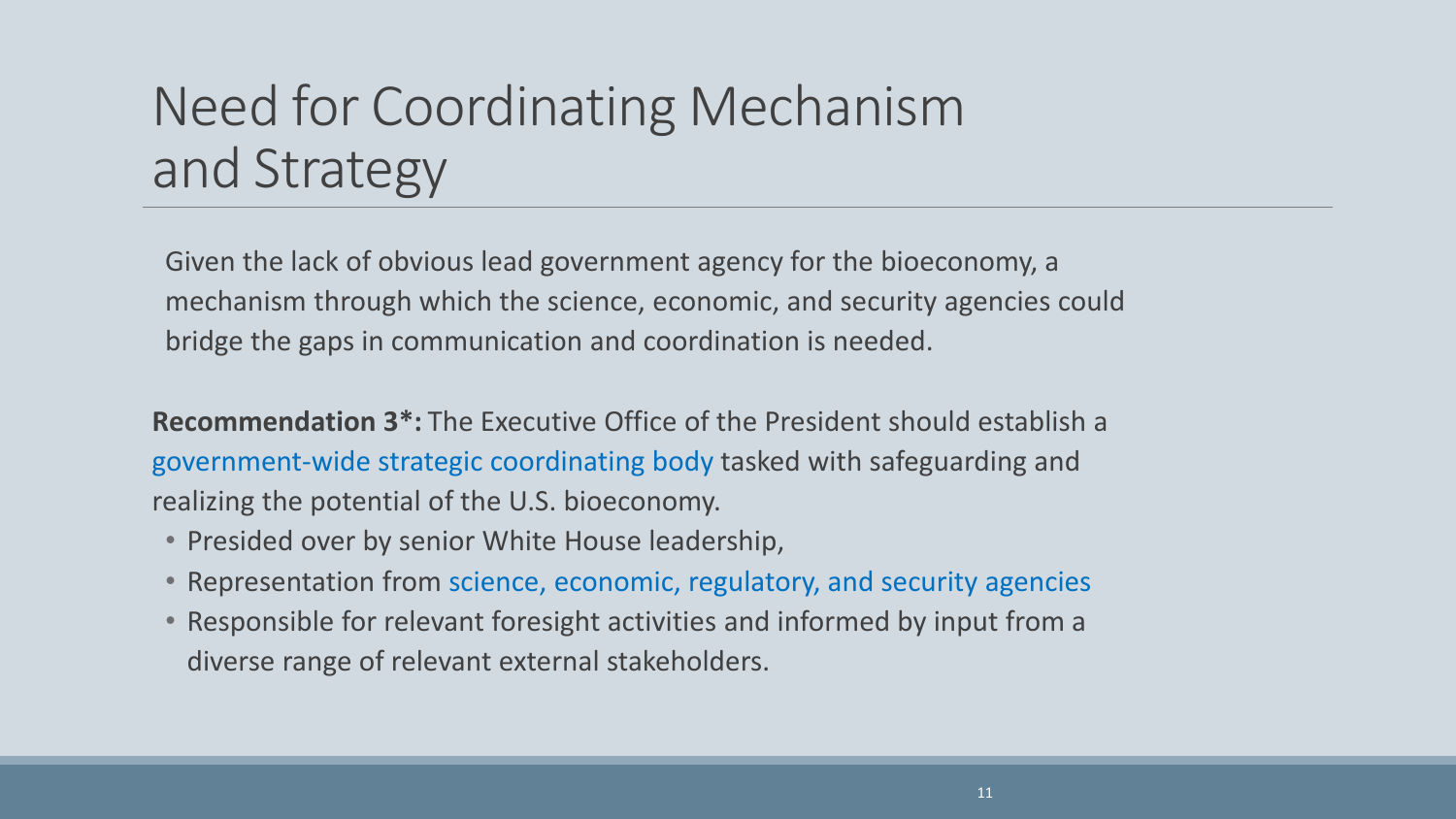#### Designing an Approach

**Recommendation 3-1\*:** The coordinating body should develop, adopt, and then regularly update a living strategy with goals for sustaining and growing the U.S. bioeconomy. This strategy should be

- Informed by an ongoing, formal horizon-scanning process
- Identify and raise awareness of means through which the U.S. government can advance the bioeconomy (ex. procurement of bio-based products)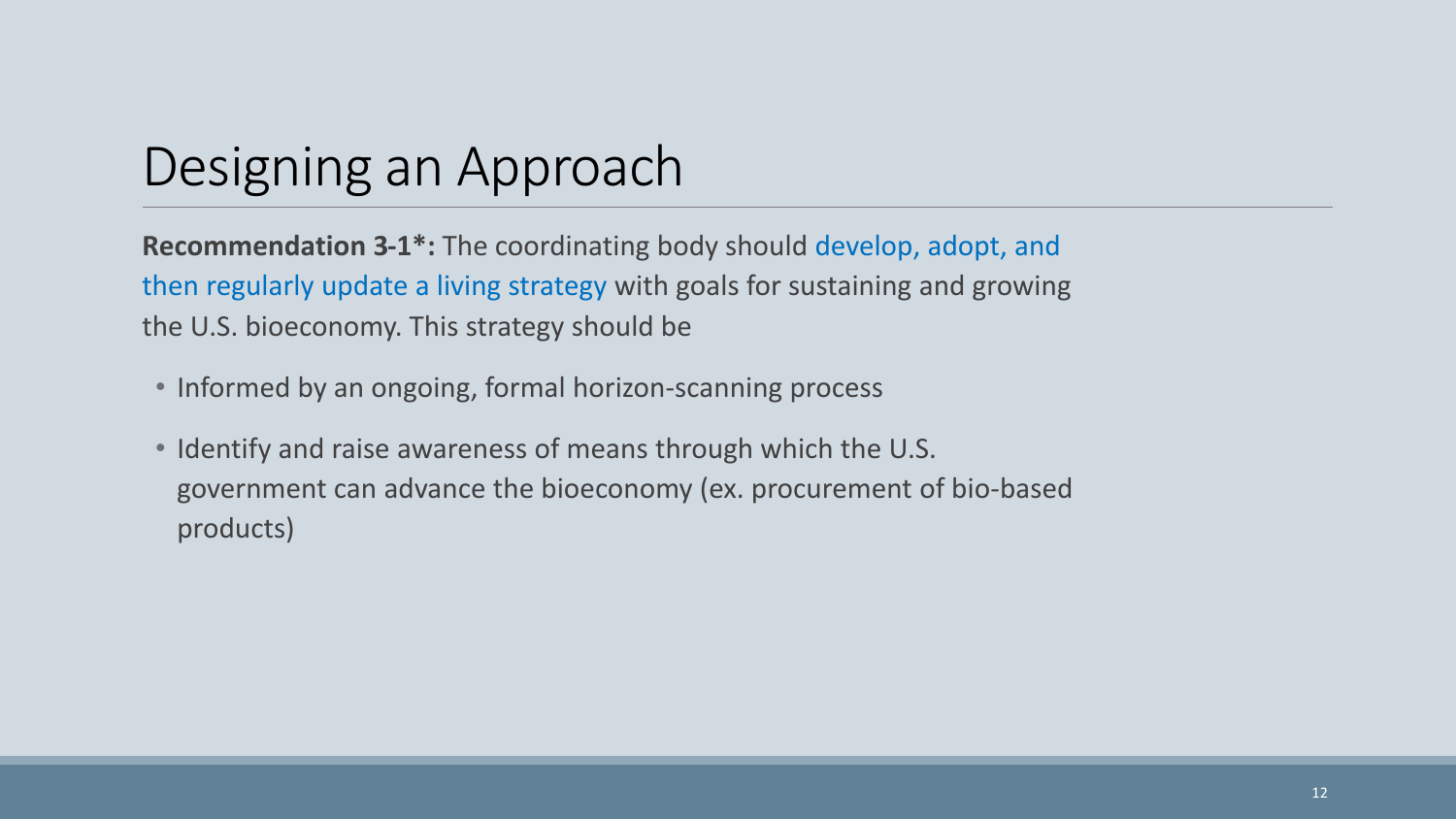# **Ongoing**

A "Bioeconomy Executive Order" is still in the works;

Bioeconomy ISAC has been formed for digital biosecurity: <https://www.isac.bio/>

post-COVID efforts: Pandemic Preparedness, supply chain and biomedical manufacturing modernization plans, built environments, etc.

 $\triangleright$ The DOD has funded several large projects intended to leverage the Bioeconomy: BIOMADE, and BOOST